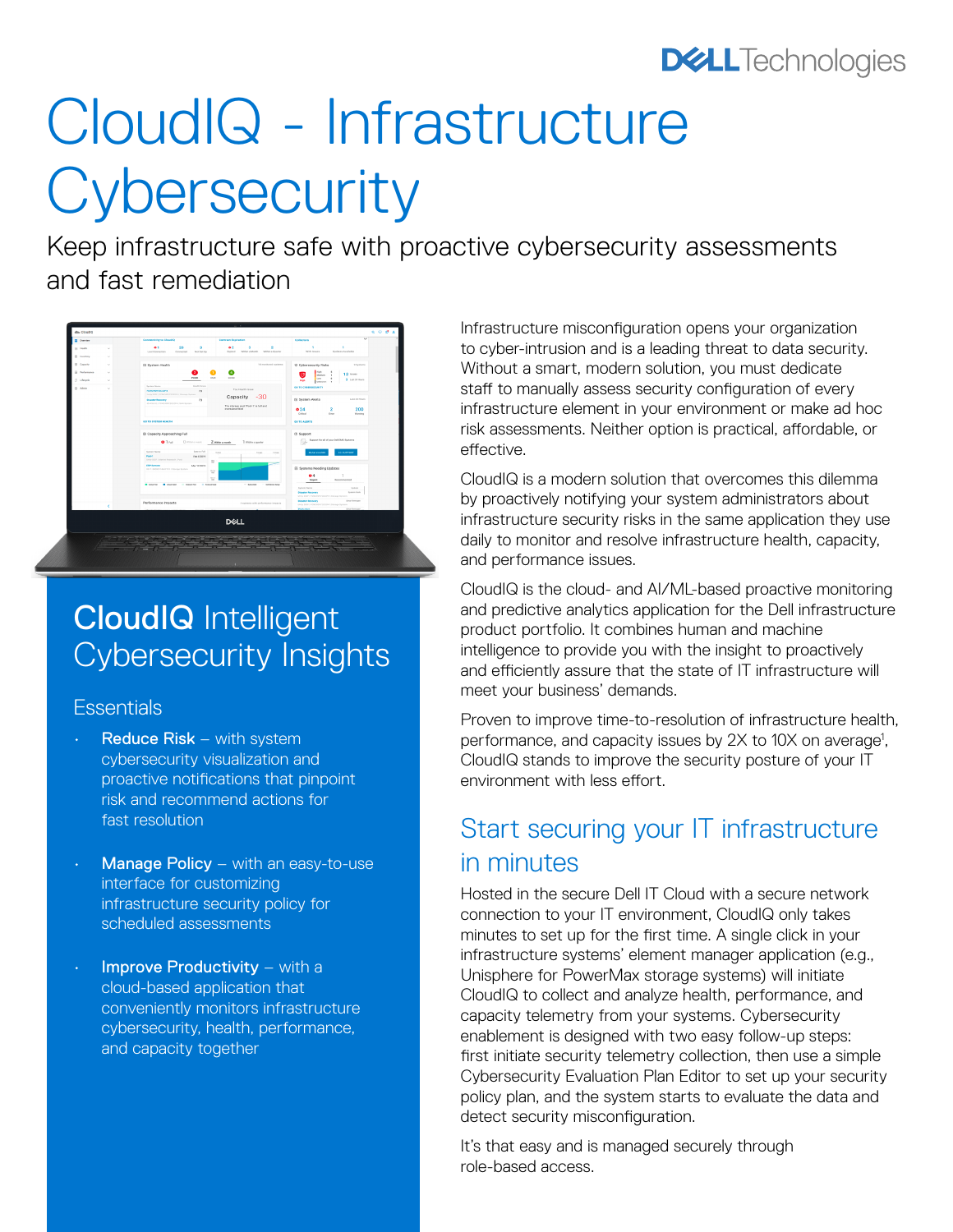## **DELL**Technologies

# Cybersecurity Insights and Actions



CloudIQ Overview with Cybersecurity

| dls CloudIQ                                           |                                                                                                                                                                                                                                                |                                                            | $Q \Box Q$                                                 |
|-------------------------------------------------------|------------------------------------------------------------------------------------------------------------------------------------------------------------------------------------------------------------------------------------------------|------------------------------------------------------------|------------------------------------------------------------|
| <b>SB</b> Overview                                    | Cybersecurity System Risk                                                                                                                                                                                                                      |                                                            |                                                            |
| FG Health<br>$\sim$                                   | Introducing to your Cybersecurity Risk Level                                                                                                                                                                                                   |                                                            | ×                                                          |
| 8<br>Inventory<br>$\sim$                              | Your risk indicates your security weaknesses based on best practices. Cybersecurity issues combined with how many tests you have selected in your<br>evaluation plan will affect your sustem risk until actions are taken towards remediation. |                                                            |                                                            |
| El Capacity<br>$\sim$                                 | <b>B</b> Normal <b>B</b> Low <b>B</b> Medium <b>B</b> High                                                                                                                                                                                     |                                                            | Fill Don't show again<br>LEARN MORE                        |
| 田<br>Performance<br>$\sim$<br>Cybersecurity<br>$\sim$ | V systems                                                                                                                                                                                                                                      |                                                            | 88 凸                                                       |
| System Risk                                           | Clear All<br><b>Test Dev</b><br>PowerStore   FONO40072020F3                                                                                                                                                                                    | <b>Finance Data Center</b><br>PowerMax1RV429L63            | Remote DC<br>PowerMax150000174657100                       |
| Cybersecurity Issues<br>Policy                        | <b>System</b><br>Enter a System Mame or ID                                                                                                                                                                                                     |                                                            |                                                            |
| C Lifecycle<br>$\sim$                                 | <b>Risk Level</b><br>Evaluation Plan<br>Issues<br>Product<br>High<br>$\rightarrow$                                                                                                                                                             | Risk Level<br>Evaluation Plan<br>Issues<br>16ph<br>$\circ$ | <b>Risk Level</b><br>Evaluation Plan<br>Issues<br>Medium 3 |
| o.<br>Admin<br>$\sim$                                 | Medium 3<br>70%<br><b>b</b> C Provider<br>Low<br>٠<br>telete<br>$\blacktriangleright$ (1) PowerStore                                                                                                                                           | Medium 1<br>60%<br>×<br><b>Low</b>                         | 600<br>$\overline{2}$<br>Low<br>Medium                     |
|                                                       | 6<br>Total<br><b>System Risk</b><br>□ Brish                                                                                                                                                                                                    | $\overline{A}$<br>Total                                    | 5<br>Total                                                 |
|                                                       | <b>D</b> Mellum<br>Finance<br><b>CLIBROAD</b><br>PowerStore   FONO40972020F1<br>□ B Normal                                                                                                                                                     | <b>Account Management</b><br>PowerMax   FOND 40972020F2    | <b>HR Data Center</b><br>PowerStore   9514B                |
|                                                       | □ B transen<br><b>Disk Level</b><br><b>Evaluation Plan</b><br><b>boxes</b><br>Site                                                                                                                                                             | <b>Disk Level</b><br><b>Pushadon Plan</b><br><b>boxes</b>  | <b>Disk Level</b><br>Evaluation Plan<br>Issues             |
|                                                       | Enter a Site<br>60%<br>Motion &                                                                                                                                                                                                                | 5<br>30%<br>Low                                            | 80%<br>$\overline{2}$<br>Law                               |
|                                                       | Lecetion<br><b>Medium</b><br>Enter a Location                                                                                                                                                                                                  | <b>Medium</b>                                              | Low                                                        |
|                                                       | <b>Research and Development</b><br>PowerStow   CRKJBC1                                                                                                                                                                                         | <b>HR_Remote</b><br>Foxedbay (MULTWOR)                     | <b>Disaster Recovery</b><br>PowerMax1ELMISLFAGEF123        |
|                                                       | Evaluation Plan<br>Rick Level<br>Issues                                                                                                                                                                                                        | RokLevel<br>Evaluation Plan<br>kover                       | Risk Level<br>Erakation Plan<br>Insure                     |
|                                                       | 90%<br>$\Omega$                                                                                                                                                                                                                                | 701<br>$\circ$                                             | High<br>٠<br>Medium<br>×<br>Doubled<br>Low<br>٠            |
|                                                       | Normal                                                                                                                                                                                                                                         | Normal                                                     | Unknown<br>$\overline{3}$<br>Total                         |
| K                                                     |                                                                                                                                                                                                                                                |                                                            |                                                            |

#### Cybersecurity Risk Levels



Cybersecurity Risk Details and Recommendations



CloudIQ enables an efficient, closed-loop process for comprehensive, 24x7 infrastructure cybersecurity assessment and remediation.

### Reduce Risk

Using the secure Dell Technologies network and hosted in the secure Dell IT Cloud, CloudIQ collects, stores, and assesses security configuration information from your systems across your entire IT environment, including primary and secondary data centers and edge locations.

- Cybersecurity Assessment: Determines if system security configurations have deviated from your policy. This includes role-based access control, default administrative password, data at rest encryption enabled, NFS security level, and more. CloudIQ continuously assesses deviation to eliminate the need for you to manually check each configuration and to assure your constant awareness of risk.
- **Cybersecurity Risk Overview: See the number of** systems with high, medium, and low security risks in the same dashboard that gives you an at-a-glance view of system health scores and related capacity and performance analytics. This helps you quickly prioritize actions and speed time to resolution.
- Cybersecurity Risk Levels: Use a single dashboard to identify every system that is at risk, each in its own card with a cybersecurity risk level value. Systems are displayed top-down according to level of risk to help you further prioritize actions.
- Cybersecurity Details and Remediation: Learn the details of each system's risk and see the recommended action to return the deviated security configuration to a secure state. You can launch each system's element manager directly from CloudIQ to take corrective action fast.